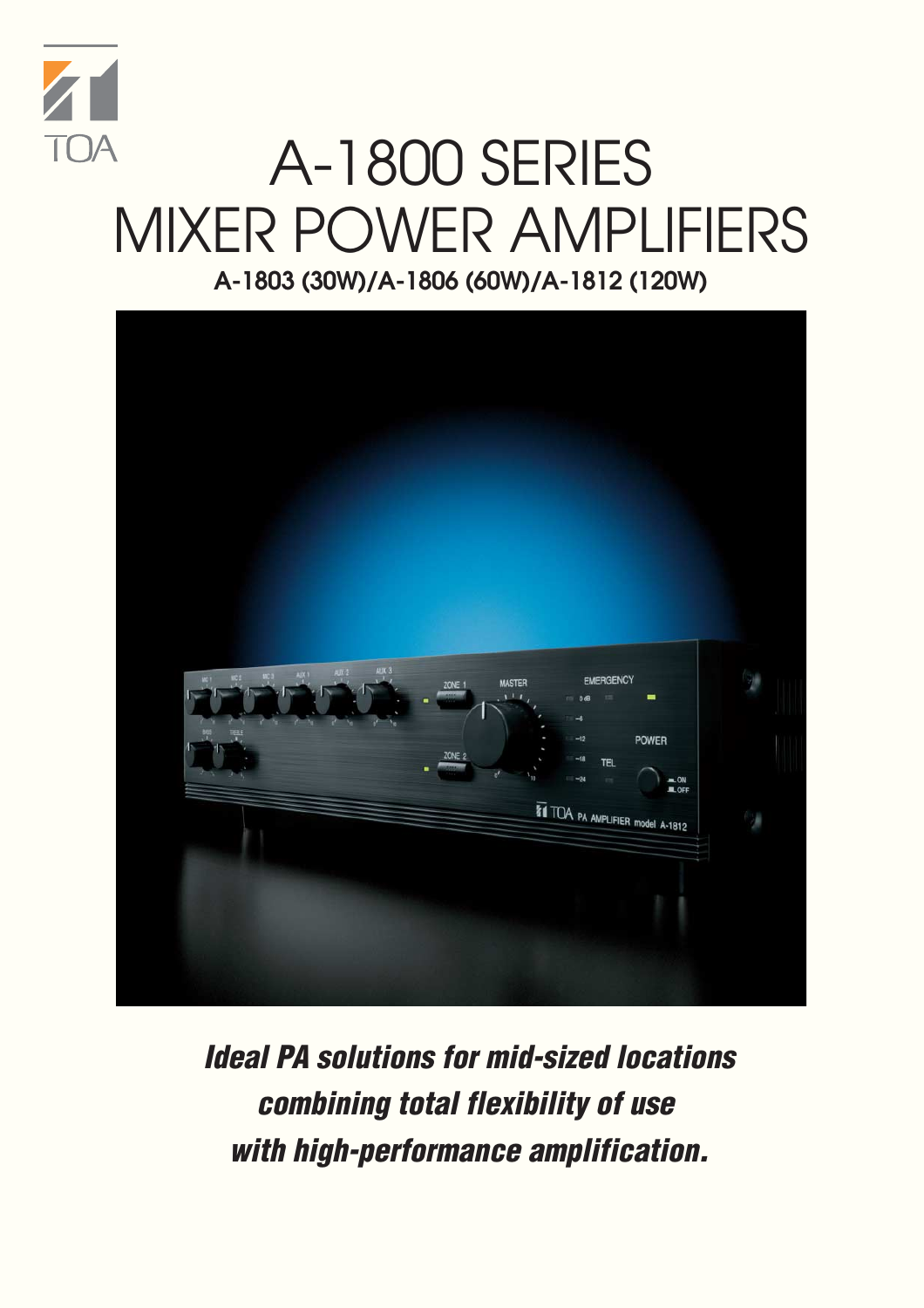### **Features and functions that add the m** *Classroom*

*Classroom Tennis Court*

**Multi-purpose, multi-function mixer/power amplifiers specifically**  *Classroom* **designed for maximum versatility and cost-effective high-performance are ideal units for any PA requirement in locations such as schools and offices and other intermediate size environments. A choice of different power outputs are offered as well as functions such as paging and dual zone coverage.**



### **Versatility plus**

The A-1800 Series amplifiers are distinctive for their input versatility. Each has three mic inputs, three auxiliary inputs, an emergency input as well as a telephone paging input. Paging can be initiated and the chime function can also be set to automatically output to two zones.

### **Phantom power provided**

The A-1800 Series of amplifiers provide phantom power to all connected microphones. Phantom power can be switched on or off as needed. The microphone inputs feature a balanced configuration with XLR connectors, allowing long cable runs without any problems.

### **2 Zone coverage**

A-1800 Series amplifiers feature 2 speaker zones to which broadcasts can be sent independently or combined as desired. Emergency broadcasts will be heard in both zones. Even when the amplifier power is switched off, an emergency broadcast will be initiated to both zones.





### **Chime on input**

The Mic 1 input incorporates chime on capability when the optional PM-660D Paging Microphone is used. Chime on can also be activated for the telephone paging. A selection of chime tones are available such as single, two-tone and four-tones which can either be in ascending or descending order.

| <b>CHIME</b><br>MUTE BY TEL SIG<br>$BLANK -$<br>MUTE BY MIC 1 SIG |                     |                  | <b>CHIME</b> |                 |                 |
|-------------------------------------------------------------------|---------------------|------------------|--------------|-----------------|-----------------|
|                                                                   | <b>PHANTOM</b>      |                  |              | SW <sub>2</sub> | SW <sub>3</sub> |
| <b>CHIME</b>                                                      | SW <sub>6</sub>     | MIC <sub>3</sub> | <b>TONE</b>  | OFF             | OFF             |
|                                                                   | SW7                 | MIC <sub>2</sub> | 2 TONE       | ON              | OFF             |
|                                                                   | SW <sub>8</sub>     | MIC 1            | <b>TONE</b>  | OFF             | ON              |
|                                                                   | <b>78</b><br>5<br>6 |                  | <b>NONE</b>  | ON              | ON              |

### **Equalization**

Each amplifier allows easy tonal adjustment of all output signals with bass and treble controls.



### **Line output**

A line output is useful for adding more power in a particular zone by providing the input signal for a booster amplifier such as the P-1812.

### **Remote control**

In an expanded system with the P-1812 amplifier, an emergency will activate the P-1812, even if had not be switched on to enable the broadcast.

### **Record output**

The back panel includes a record output for connecting an external recorder to archive or back up broadcasts.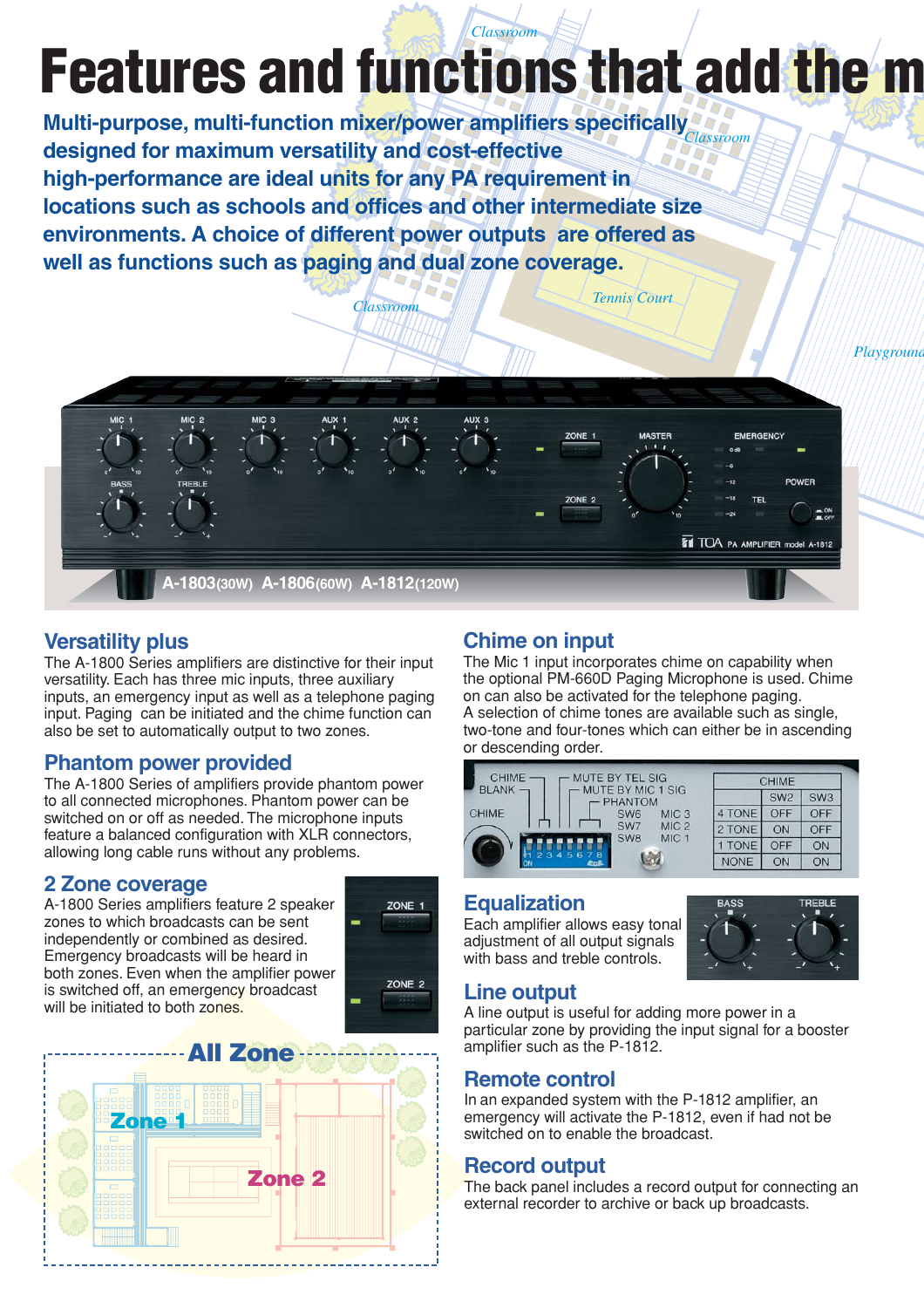# **ost value to all-in-one PA equipment.**





### **Input priority override and muting**

Each input can be set for priority override as well as mute. This facilitates making emergency announcements and messages as well as paging. Priority is in order starting

with emergency, telephone paging, Mic 1\* input.

*d*



 \* Mic 1 has priority by default unless switched or when the optional PM-660D Paging Microphone is used. Priority will also automatically decrease the levels of other inputs.

### **Dual power supply**

A-1800 Series amplifiers can conveniently be operated on AC or on DC24V to suit installation requirements.

### **Music On Hold (MOH) output-equipped**

For adding convenient music or messages when telephone call waiting, music from a CD or cassette player connected to the Aux 1 input will activate MOH to fill the silence.



### **P-1812 120W Power Amplifier**

### **System amplification option**

When additional power amplification is required to power more speakers in a system, the TOA P-1812 Booster Amplifier can be connected to an A-1800 Series amplifier's line out which provides an optimal level and impedance to efficiently drive the P-1812.

### **Switchable input levels**

To interface properly with different equipment, input sensitivity can be switched between -10dB and 0dB.

### **Emergency control**

On the back panel of amplifier is a remote-in terminal for emergency control which sets the default output level for the emergency input.